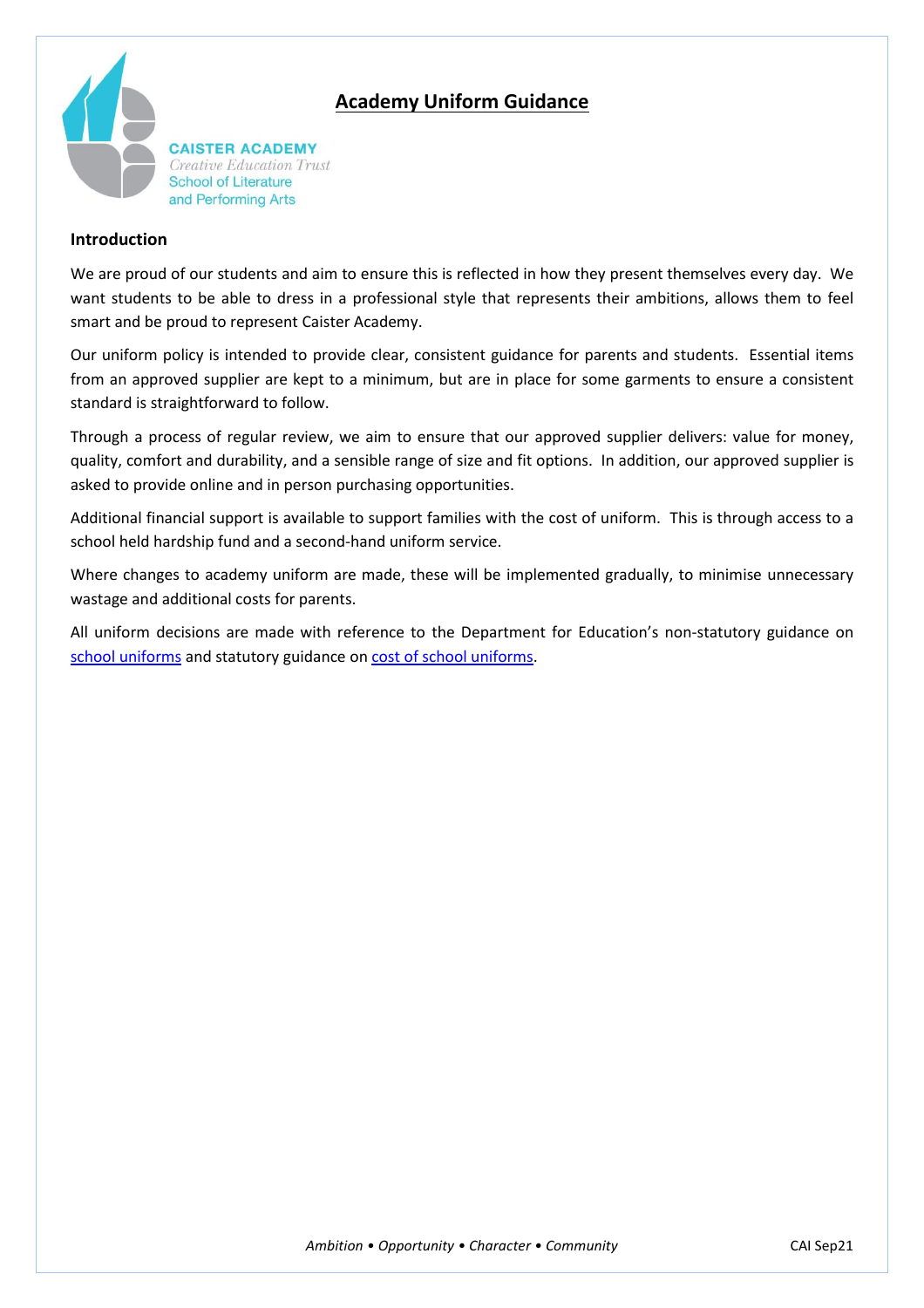# **Academy uniform list**

### **Everyday wear**

Essential items:

- Grey suit jacket with Caister Academy  $logo^{(1)}$
- Grey suit trousers in classic or contemporary fit, or grey checked skirt $^{(1)}$
- Plain white buttoned shirt, or plain white buttoned blouse with collar
- Caister Academy tie<sup>(1)</sup>
- Plain black or grey socks; or plain black, grey or natural coloured tights
- Plain black polishable shoes
- Warm waterproof coat for inclement weather

Optional items:

- Black v-neck jumper with silver trim $(1)$
- Plain black belt with a small buckle



#### *Alyssia wears:*

*Grey girls suit jacket, grey checked skirt and black v-neck jumper with silver trim.*

*Fraser wears: Grey boys suit jacket and grey boys contemporary trousers.*

*Both models wear: Old Caister tie to be replaced.*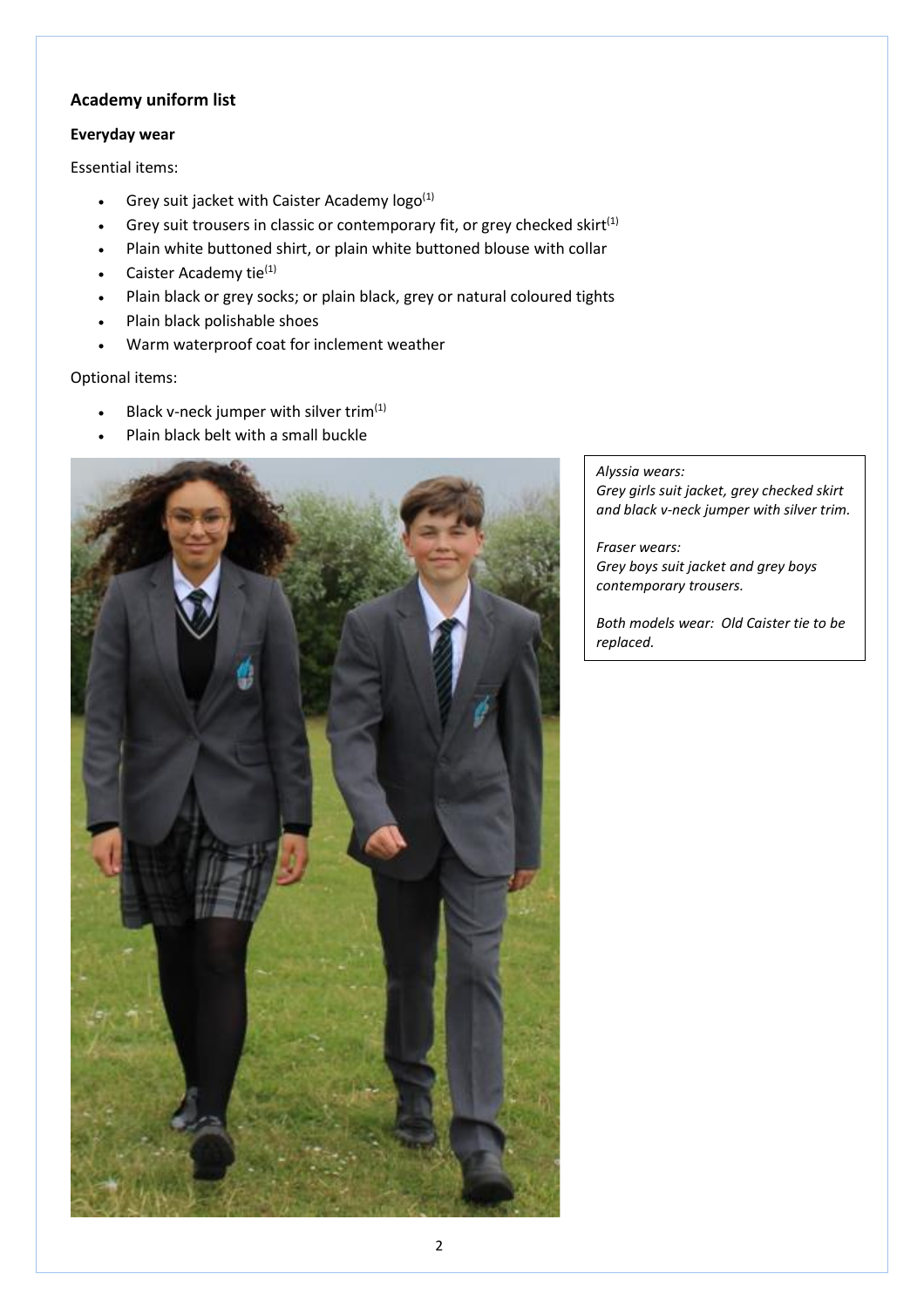### **Physical education and dance wear**

Essential items:

- Blue crew neck t-shirt with Caister Academy  $logo^{(1)}$
- Blue shorts<sup>(1)</sup>
- Sports socks
- **Trainers**
- Football boots (autumn and spring for boys, summer for girls)

Optional items:

- Black base layer
- Blue skort $(1)$   $(2)$
- Blue leggings with Caister Academy  $\log o^{(1)(2)}$
- Blue tracksuit bottoms with Caister Academy  $\log o^{(1)(2)}$
- Blue quarter zip jacket with Caister Academy  $\log o^{(1)}$
- Caister blue striped football socks $<sup>(1)</sup>$ </sup>
- Blue rugby shirt with Caister Academy  $logo^{(1)}$
- Blue rugby shorts $(1)$
- Guidance on gumshields and shinpads will be provided when students join the school



*Alyssia wears: Blue crew neck t-shirt and blue skort.*

*Fraser wears: Blue crew neck t-shirt, blue quarter zip jacket and blue shorts.*



*Alyssia wears: Blue crew neck t-shirt and blue leggings.*

*Fraser wears: Blue crew neck t-shirt, blue quarter zip jacket and blue tracksuit bottoms.*